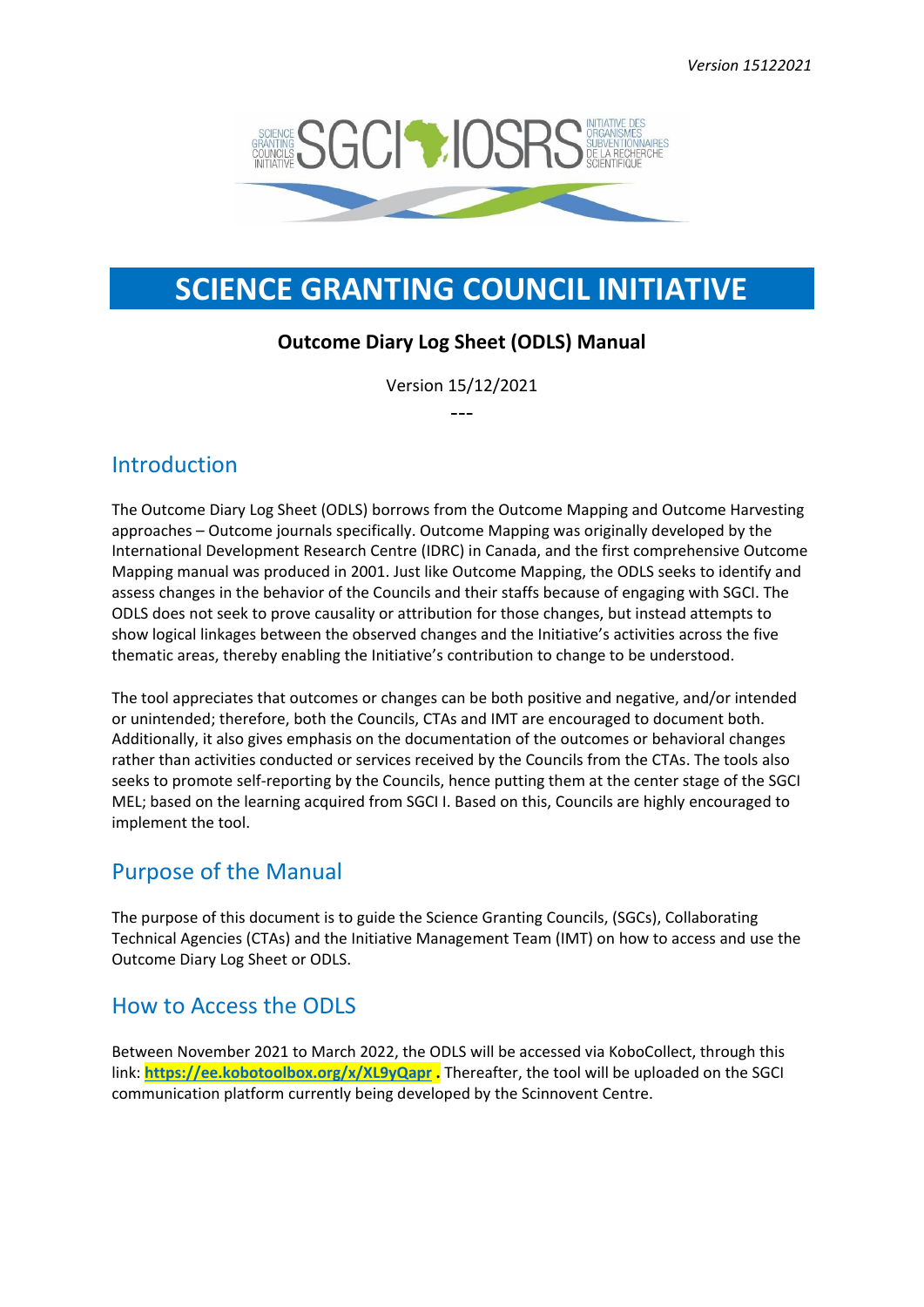## ODLS Features

The ODLS entails two sections. The "Introduction" and the "Outcome Log Sheet". The features of these two sections differs whether you are Science Granting Council (SGC), Collaborating Technical Agency (CTA) or a member of the Initiative Management Team (IMT). Based on this, we will look at the features for each as highlighted below:

### **1. For Science Granting Councils (SGCs) platform**

The figures and tables below provide a summary of the ODLS features for the Science Granting Councils (SGCs) platform.

| <b>INTRODUCTION</b>                                                                                                           |  |
|-------------------------------------------------------------------------------------------------------------------------------|--|
| $*$ Select whether you are a Council, CTA or IMT                                                                              |  |
| <b>Science Granting Council (SGC)</b>                                                                                         |  |
| <b>Name of the Science Granting Council (SGC)</b>                                                                             |  |
| From the drop-down list, select the name if your SGC                                                                          |  |
| none selected                                                                                                                 |  |
| Name and Title of the person logging<br>Enter your full names and your title. E.g. Donnelly Mwachi (SGCI MEL Technical Lead). |  |
| <b>Date of Entry</b>                                                                                                          |  |
| Enter today's date.                                                                                                           |  |
| C<br>yyyy-mm-dd                                                                                                               |  |
|                                                                                                                               |  |

The first part of the platform is the "Introduction". This section is meant for documenting the details of the organisation and person logging the observed outcome or change. It entails four fields as illustrated in the picture above and the table below.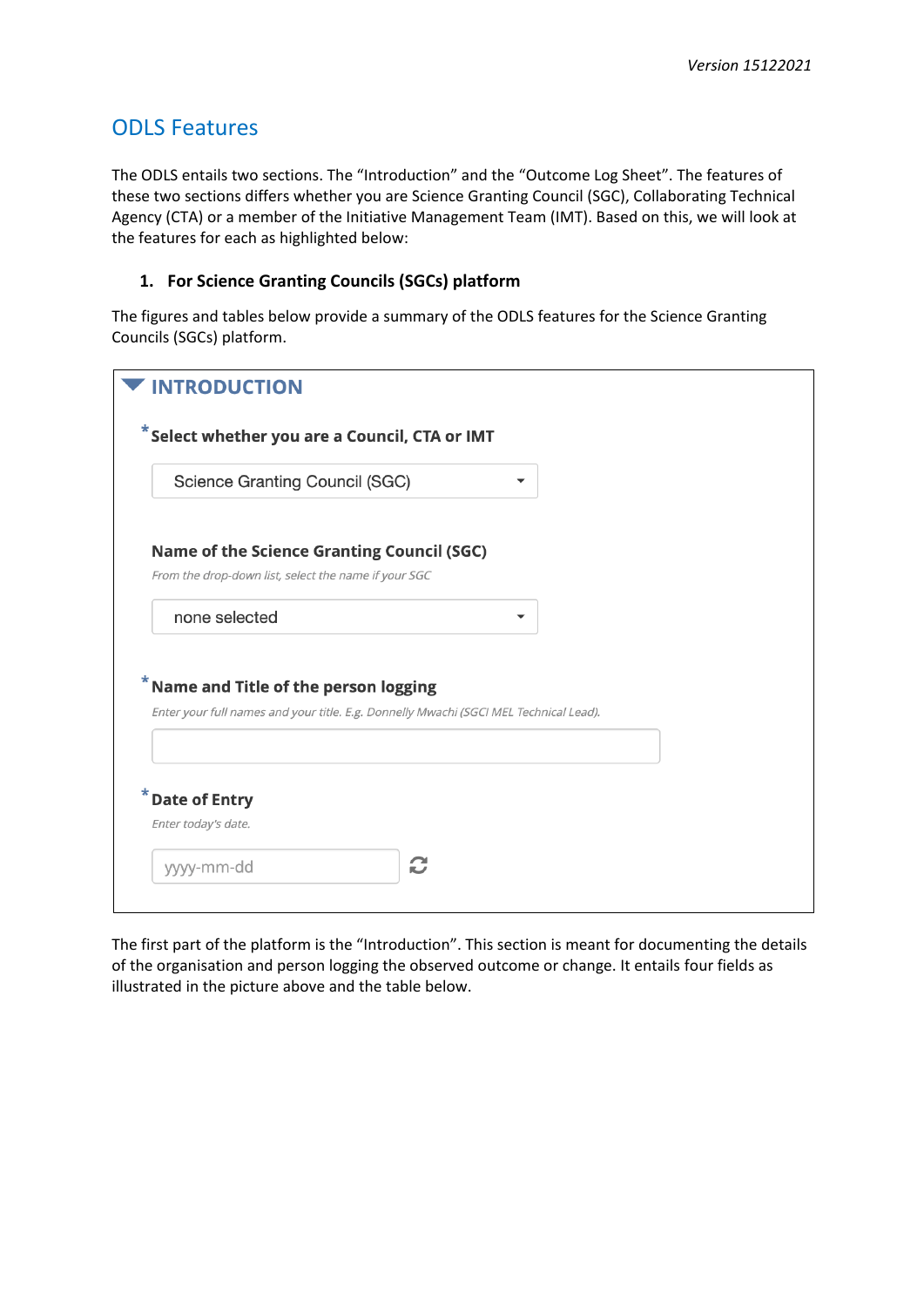| <b>Feature</b>                                     | <b>Explanation</b>                                                                                                                                                                                                                                                                                                                                                                                                                                                                                                                                                                                                                                                                                                                                                                                                                                                                                                                                                                                                                                                                                                                                                                                                                                                                                                                                                                             | <b>Example</b>                                                                                                           |
|----------------------------------------------------|------------------------------------------------------------------------------------------------------------------------------------------------------------------------------------------------------------------------------------------------------------------------------------------------------------------------------------------------------------------------------------------------------------------------------------------------------------------------------------------------------------------------------------------------------------------------------------------------------------------------------------------------------------------------------------------------------------------------------------------------------------------------------------------------------------------------------------------------------------------------------------------------------------------------------------------------------------------------------------------------------------------------------------------------------------------------------------------------------------------------------------------------------------------------------------------------------------------------------------------------------------------------------------------------------------------------------------------------------------------------------------------------|--------------------------------------------------------------------------------------------------------------------------|
| Select whether you<br>are a Council, CTA or<br>IMT | This is a drop-down list with the following<br>options:<br><b>Science Granting Councils (SGC)</b><br><b>Collaborating Technical Agencies (CTAs)</b><br>Initiative Management team (IMT)<br>Councils are advised to select the first option<br>- i.e., Science Granting Councils.                                                                                                                                                                                                                                                                                                                                                                                                                                                                                                                                                                                                                                                                                                                                                                                                                                                                                                                                                                                                                                                                                                               | Select first option - i.e.<br><b>Science Granting Council</b><br>(SGC)                                                   |
| Name of the Science<br><b>Granting Council</b>     | This a drop-down list with the following<br>options:<br>Kenya - National Research Fund<br>Uganda - Uganda National Council for<br>$\bullet$<br><b>Science and Technology</b><br>Tanzania - Tanzania Commission for<br>$\bullet$<br><b>Science and Technology</b><br>Ethiopia - Ministry of Science and<br>Technology<br>Zambia - National Science and<br>٠<br><b>Technology Council</b><br>Malawi - National Commission for<br>$\bullet$<br><b>Science and Technology</b><br>Zimbawe - Research Council of Zimbabwe<br>$\bullet$<br>Mozambique - Fundo Nacional de<br>$\bullet$<br>Investigação<br>Botswana - Ministry of Tertiary<br>٠<br>Education, Research, Science and<br>Technology<br>Ghana - Ministry of Environment,<br>$\bullet$<br>Science, Technology and Innovation<br>Burkina Faso - Fonds National de la<br>Recherche et de l'Innovation pour le<br>Developpement<br>Côte d'Ivoire- Programme d'Appui<br>$\bullet$<br>Stratégique à la Recherche Scientifique<br>Rwanda - National Council for Science<br>$\bullet$<br>and Technology<br>Namibia - National Commission on<br>$\bullet$<br><b>Research Science and Technology</b><br>Nigeria - Tertiary Education Trust Fund<br>Senegal - Ministère de l'Enseignement<br>supérieur, de la Recherche et de<br>l'Innovation<br>Councils are advised to select the name of<br>their Councils. Refer to the example on the<br>right. | Select the name of your<br>Council. For example,<br>Malawi - National<br><b>Commission for Science</b><br>and Technology |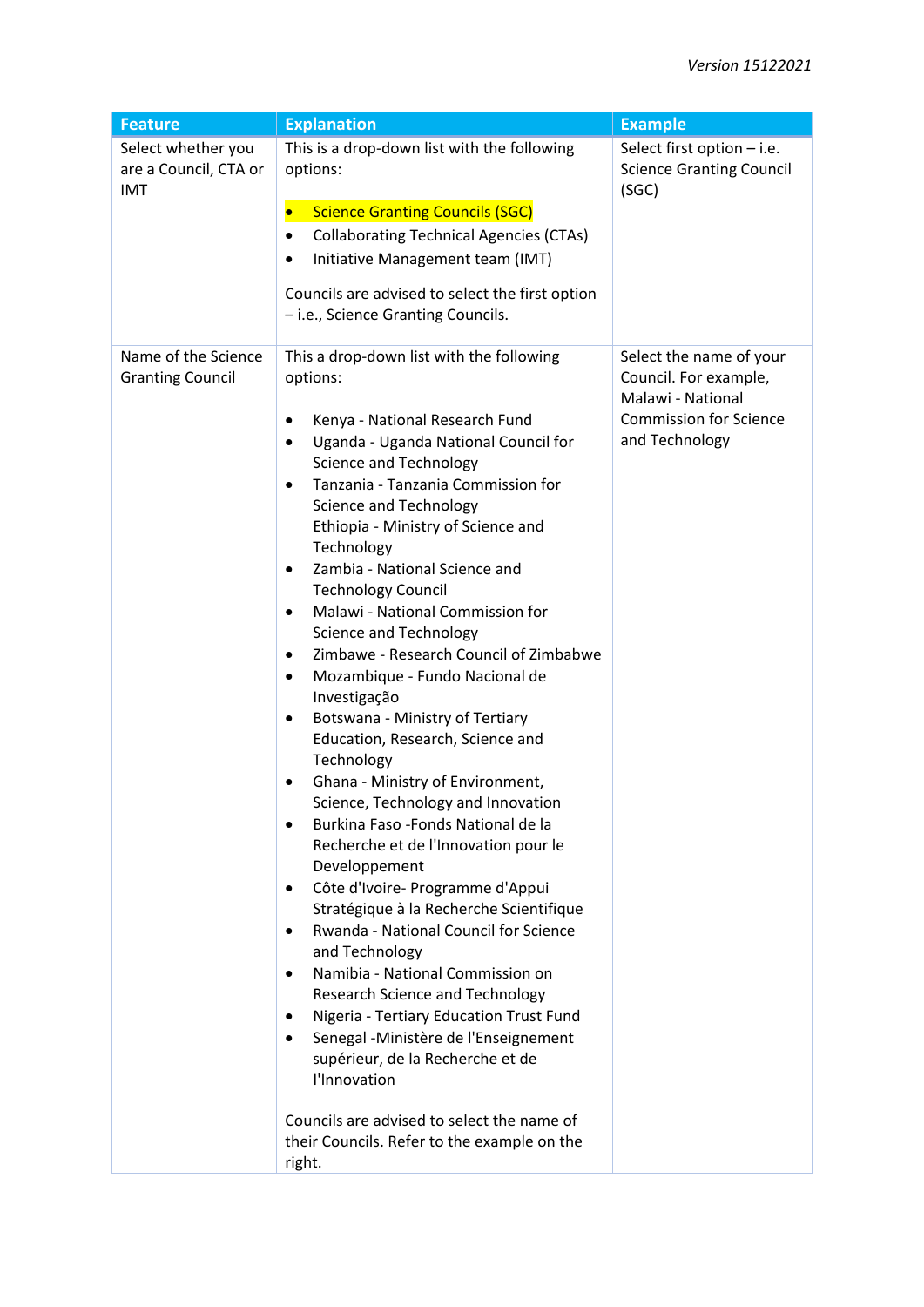| Name and Title of<br>the person logging | This is a textbox. You are required to type<br>your name and your title.                                  | For example:                        |
|-----------------------------------------|-----------------------------------------------------------------------------------------------------------|-------------------------------------|
|                                         |                                                                                                           | Mike Kachedwa (SGCI<br>Coordinator) |
| Date of Entry                           | This is a date function. Select today's date or<br>the date when you are logging the outcome<br>or change | For example:<br>2021-12-15          |

The second part of the platform is the "Outcome Log Sheet". This section is meant for documenting the specific outcome or change you want to report. The figure and table below illustrate its specific features.

### **VOUTCOME LOG SHEET**

### \*1. Description of Outcome

Provide description of the change/outcome (There is no small or big outcome. Document if you feel its a change/outcome!). These are significant instances only and may be positive or negative. Both SGCs, CTAs and IMT are encouraged to not to be explicit on when reporting the change or outcome.

### \*2. Activity

Describe the specific SGCI activity (contributing factors/actors) that was conducted that contributed to the specific outcome/change reported.

 $\bar{\phantom{a}}$ 

#### 3. Means of Verification

Source of evidence indicating the changes observed (if available - i.e., include any links)

### Upload source of evidence (If available)

Click here to upload file. (< 10MB)

C

### 4. Gender and Inclusivity

What is the gender implication of the change/outcome observed? (if applicable)

#### **5. Lessons and Action Points**

Lessons learnt and any action to be taken by you.

#### **6. SGCI Indicators**

Select the associated SGCI indicator (if applicable)

none selected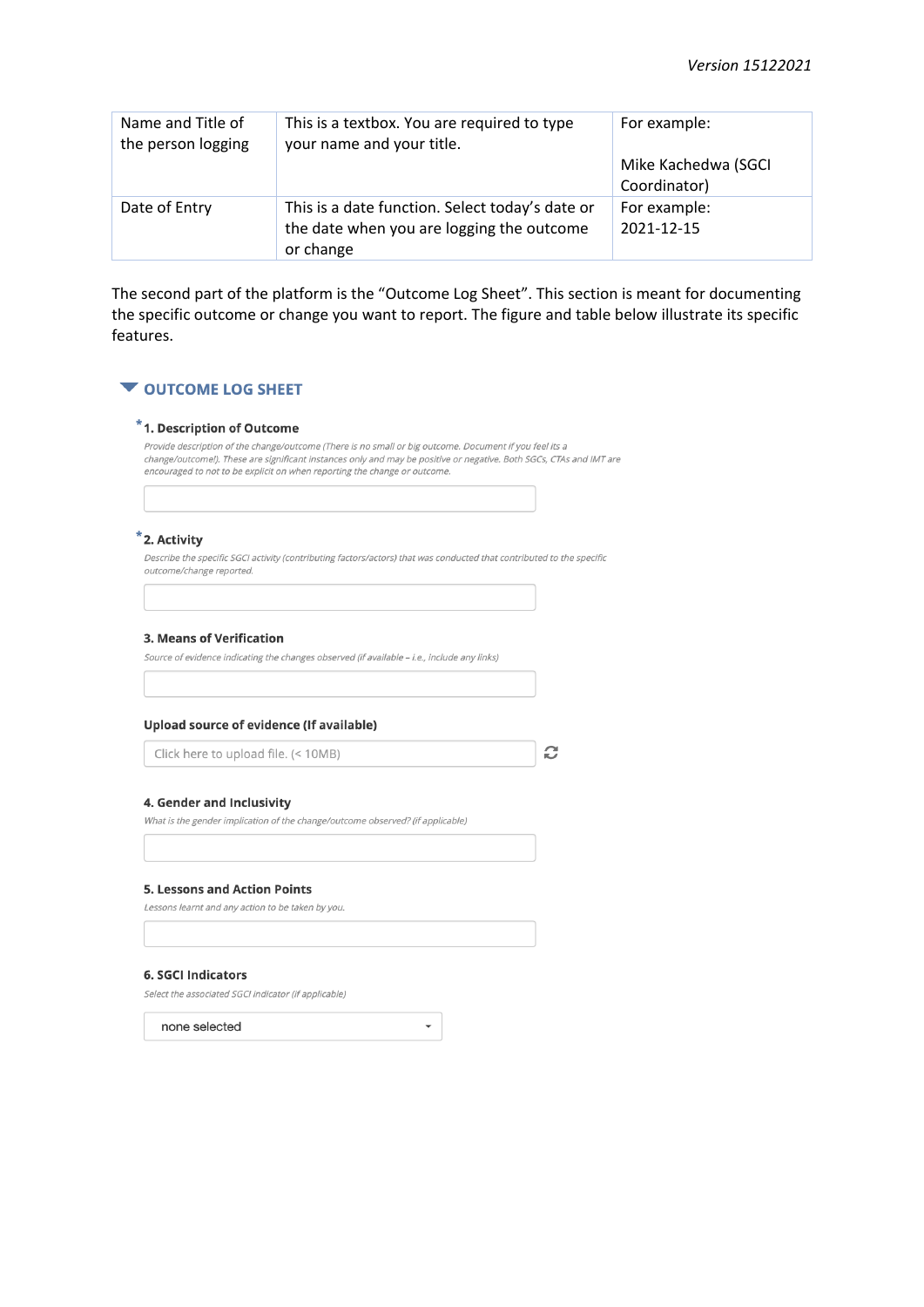| <b>Feature</b>            | <b>Explanation</b>                                                                                                                                                                                                                                                                                                                                                                                                                                                                                                                                                                                                                                                                                                                                                                                                                                                                                                                                                                                                                                                                                                                                                                                                                                                      | <b>Example</b>                                                                                                                                                                                                                                                                                                                                                                                                                                                                                                                                                                                                                                                                        |
|---------------------------|-------------------------------------------------------------------------------------------------------------------------------------------------------------------------------------------------------------------------------------------------------------------------------------------------------------------------------------------------------------------------------------------------------------------------------------------------------------------------------------------------------------------------------------------------------------------------------------------------------------------------------------------------------------------------------------------------------------------------------------------------------------------------------------------------------------------------------------------------------------------------------------------------------------------------------------------------------------------------------------------------------------------------------------------------------------------------------------------------------------------------------------------------------------------------------------------------------------------------------------------------------------------------|---------------------------------------------------------------------------------------------------------------------------------------------------------------------------------------------------------------------------------------------------------------------------------------------------------------------------------------------------------------------------------------------------------------------------------------------------------------------------------------------------------------------------------------------------------------------------------------------------------------------------------------------------------------------------------------|
| Description of<br>Outcome | In this section, you are required to explain<br>the specific outcome or behavioral change<br>you would like to report on. You are advised<br>to report one outcome per entry and<br>therefore do not report more than one<br>outcome in a single entry. You are also<br>advised not to be too brief in your<br>explanation. Provide details as much as<br>possible to make the reader understand your<br>outcome. Some potential outcomes that you<br>can report on include (please note that these<br>are just examples:                                                                                                                                                                                                                                                                                                                                                                                                                                                                                                                                                                                                                                                                                                                                               | Example1: In Malawi, we<br>have drafted a Terms of<br>Reference to engage an<br>external consultant to<br>support us in designing a<br>digital grants<br>management system. The<br>Terms of Reference has<br>so far been disseminated.<br>Example2: Through<br>support received from the<br>Evi-pol project, in                                                                                                                                                                                                                                                                                                                                                                       |
|                           | The extent which your council is<br>adopting/adapting emerging grant<br>management practices (includes the small<br>steps/preparations you have taken<br>towards the same. Something you regard<br>as an achievement)<br>The extent which your council is<br>$\bullet$<br>adopting/adapting digital grants<br>management system (includes the small<br>steps/preparations you have taken<br>towards the same. Something you regard<br>as an achievement)<br>The extent which your council is revising<br>٠<br>or developing organization MEL and Data<br>Management systems (includes the small<br>steps/preparations you have taken<br>towards the same. Something you regard<br>as an achievement)<br>How your Councils is using data and<br>evidence in programme management<br>and policy decision making processes<br>(includes the small steps/preparations<br>you have taken towards the same.<br>Something you regard as an<br>achievement)<br>How your Council is managing<br>٠<br>competitive research projects (includes<br>the small steps/preparations you have<br>taken towards the same. Something you<br>regard as an achievement)<br>How you have managed as a Council to<br>develop and operationalize your<br>communication strategies (includes the | Senegal, we have so far<br>reviewed our organization<br>MEL framework. This<br>included revision of key<br>performance indicators<br>and tools and aligning the<br>same to our organization<br>strategy for the period<br>2022-2027.<br>Example3: In Burkina<br>Faso, through the support<br>received from HSRC, we<br>have reviewed our grants<br>management policy. So<br>far, we have identified<br>areas that needs to be<br>strengthened to ensure<br>that gender is well<br>mainstreamed. A position<br>paper to guide the<br>revision of the policy to<br>mainstream gender has<br>been drafted. The revision<br>of the policy is expected<br>to commence in February<br>2022. |
|                           | small steps/preparations you have taken                                                                                                                                                                                                                                                                                                                                                                                                                                                                                                                                                                                                                                                                                                                                                                                                                                                                                                                                                                                                                                                                                                                                                                                                                                 |                                                                                                                                                                                                                                                                                                                                                                                                                                                                                                                                                                                                                                                                                       |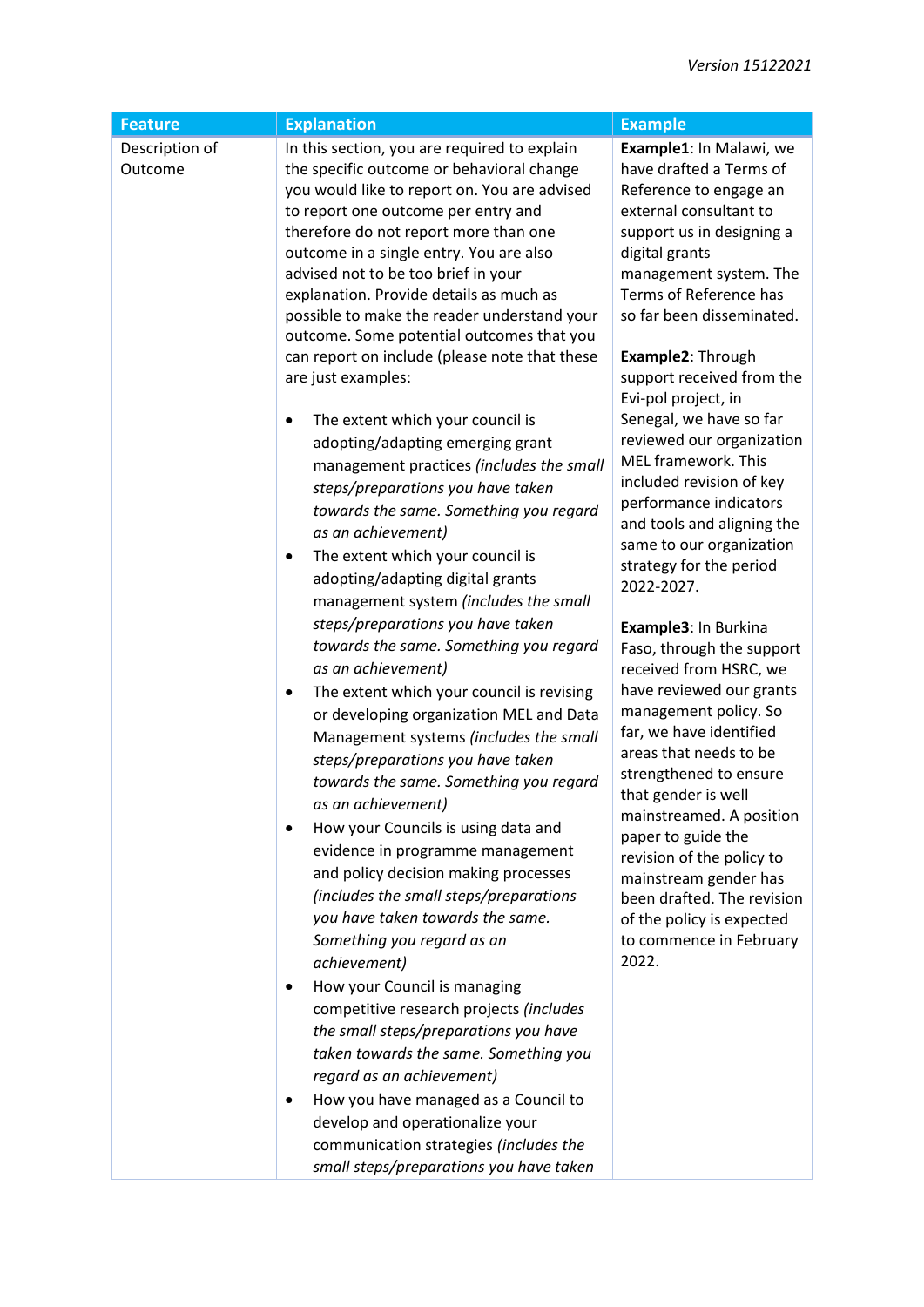|                                                | towards the same. Something you regard<br>as an achievement)<br>How you have managed, as a Council, to<br>$\bullet$<br>take up knowledge outputs produced and<br>disseminated during the Regional<br>Meetings and Annual Forums (includes<br>the small steps/preparations you have<br>taken towards the same. Something you<br>regard as an achievement)<br>How you are, as a Council, mainstreaming<br>٠<br>gender in your grant management<br>policies (includes the small<br>steps/preparations you have taken<br>towards the same. Something you regard<br>as an achievement) |                                                                                                                                                                                                                                                                       |
|------------------------------------------------|-----------------------------------------------------------------------------------------------------------------------------------------------------------------------------------------------------------------------------------------------------------------------------------------------------------------------------------------------------------------------------------------------------------------------------------------------------------------------------------------------------------------------------------------------------------------------------------|-----------------------------------------------------------------------------------------------------------------------------------------------------------------------------------------------------------------------------------------------------------------------|
| Activity                                       | This refers to the activity or support that you<br>received from SGCI through a specific CTA (or<br>otherwise), that contributed to the outcome<br>that you have reported above.                                                                                                                                                                                                                                                                                                                                                                                                  | Example1: AAU<br>supported us in<br>conducting a situational<br>analysis of our grant<br>management portfolio.<br>The needs identified<br>informed the design of<br>the ToR.                                                                                          |
| Means of<br>Verification (If<br>available)     | If available, this refers to any proof or source<br>of evidence to justify what you have reported<br>above as your outcome. This could be a term<br>of reference, title of a report, link to a<br>website etc.                                                                                                                                                                                                                                                                                                                                                                    | Example1: Terms of<br>Reference for an external<br>consultant to design a<br>digital grants<br>management system<br><b>Example2: Position paper</b><br>on how gender and<br>inclusivity will be<br>mainstreamed in the<br>grants management<br>policy in Burkina Faso |
| Upload source of<br>evidence (if<br>available) | Based on what you have reported as means<br>of verification, upload the document here.<br>The function allows you to upload the<br>following documents: pdf, ms word, and<br>videos                                                                                                                                                                                                                                                                                                                                                                                               | No specific example<br>provided. Refer to the<br>explanation section.                                                                                                                                                                                                 |
| Gender and<br>Inclusivity (if<br>applicable)   | If applicable only, explain how the outcome<br>or change you have reported, had any gender<br>implications.                                                                                                                                                                                                                                                                                                                                                                                                                                                                       | <b>Example1: When drafting</b><br>and advertising the ToR to<br>engage an external<br>consultant to support in<br>the development of a<br>digital grants<br>management system, we<br>emphasized on the<br>importance of having                                        |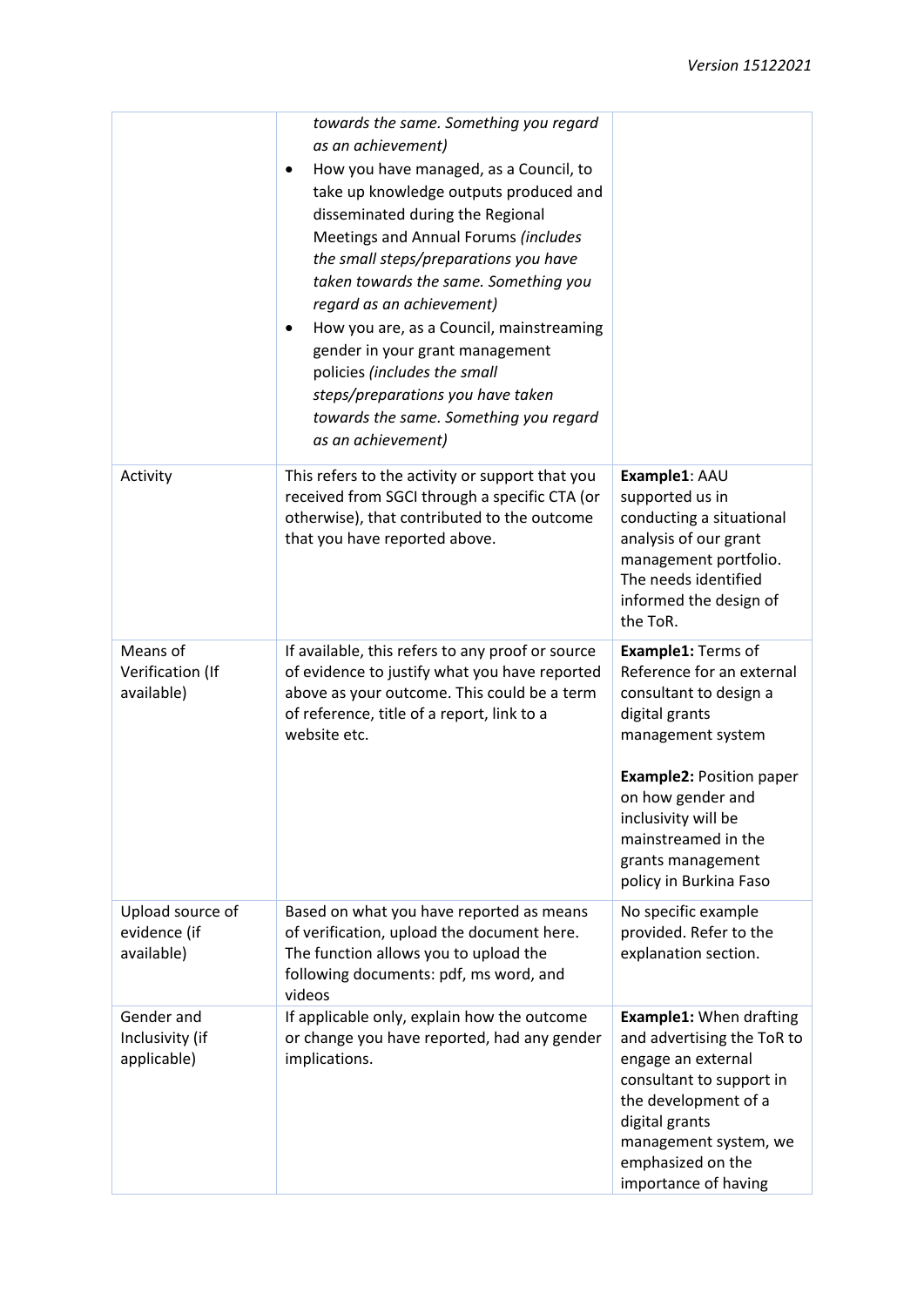|                                       |                                                                                                                                                                                                                                                                                                                                                                                    | women consultants<br>applying.<br>Example2: Having<br>realized the importance<br>of mainstreaming gender<br>in our grants<br>management policy, we<br>drafted a position to<br>facilitate or guide the<br>revision of the policy.                                               |
|---------------------------------------|------------------------------------------------------------------------------------------------------------------------------------------------------------------------------------------------------------------------------------------------------------------------------------------------------------------------------------------------------------------------------------|---------------------------------------------------------------------------------------------------------------------------------------------------------------------------------------------------------------------------------------------------------------------------------|
| Lessons and Action<br>Points (If any) | This refers to any lessons that might have<br>emerged as a result of the outcome that you<br>have reported. This also includes any action<br>point that you would like to take or move<br>forward with as a result.                                                                                                                                                                | Example1: We realized<br>that we needed to draft a<br>position paper on what<br>gender and inclusivity<br>means to our grant<br>management processes in<br>in Burkina Faso. This<br>position paper will guide<br>us on how to revise the<br>current grant<br>management policy. |
| <b>SGCI Indicators</b>                | Refers to the SGCI indicators. In total, SGCI<br>has a total of 10 key performance indicators<br>across the five thematic areas. These are<br>aligned to the overarching ToC. Councils are<br>expected to select the specific indicator<br>associated with the outcome they have<br>reported above. The list of indicators include:<br>[1.1] SGCs adopting emerging grants         | <b>Example1: Based on the</b><br>first example provided in<br>the outcome section, the<br>Council may select the<br>following indicator: "[1.2]<br>SGCs adopting digital<br>grants management<br>systems"                                                                       |
|                                       | management practices<br>[1.2] SGCs adopting digital grants<br>٠<br>management systems<br>[2.1] SGCs developing robust MEL and<br>$\bullet$<br>data management systems<br>[2.2] SGCs using data and evidence in<br>٠<br>programme management and policy/<br>decision making<br>[3.1] High quality research competitions<br>٠<br>by SGCs                                             | <b>Example2: Based on the</b><br>second example provided<br>in the outcome section,<br>the Council may select<br>the following indicator:<br>"[2.1] SGCs developing<br>robust MEL and data<br>management systems"                                                               |
|                                       | [4.1] Communication strategies<br>٠<br>developed and operationalized by SGCs<br>[4.2] Knowledge outputs produced taken<br>$\bullet$<br>up by SGCs<br>[4.3] Networking events convened for<br>SGCs and other stakeholders<br>[5.1] SGCs mainstreaming gender<br>٠<br>dimensions in their grant management<br>policies and practices (including SGCI<br>supported research projects) | Example3: Based on the<br>third example provided in<br>the outcome section, the<br>Council may select the<br>following indicator: "[5.1]<br><b>SGCs mainstreaming</b><br>gender dimensions in<br>their grant management<br>policies and practices                               |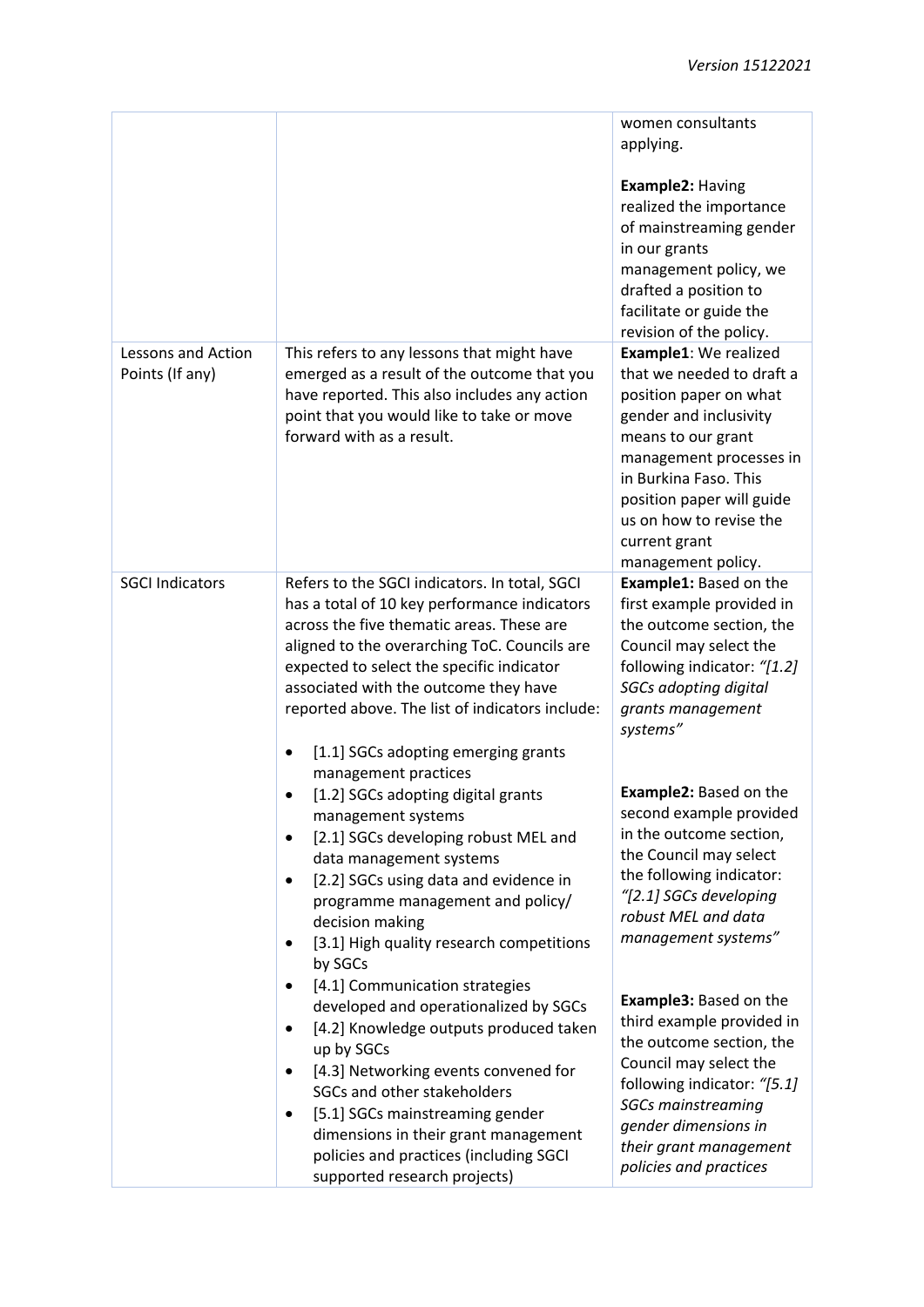| [5.2] Increased knowledge on structural<br>gender and inclusivity issues in research,<br>and greater participation by women<br>scientists in research and innovation | (including SGCI supported<br>research projects)" |
|----------------------------------------------------------------------------------------------------------------------------------------------------------------------|--------------------------------------------------|
|                                                                                                                                                                      |                                                  |

## **2. For Collaborating Technical Agencies (CTAs)**

The figures and tables below provide a summary of the ODLS features for the Collaborating Technical Agencies (CTAs) platform.

## **VINTRODUCTION**

----

### $^*$ Select whether you are a Council, CTA or IMT

**Collaborating Technical Agencies (CTA)** 

### Select the name of your organisation? or the organisation you are associated with in SGCI.

 $\overline{\phantom{0}}$ 

From the drop-down list, select the name of your organisation or the organisation you are associated with in SGCI.

### $^*$  Name and Title of the person logging

Enter your full names and your title. E.g. Donnelly Mwachi (SGCI MEL Technical Lead).

\*Date of Entry

Enter today's date.

| 2021-12-15 |  |
|------------|--|
|------------|--|

The first part of the platform is the "Introduction". This section is meant for documenting the details of the organization and person logging the observed outcome or change. It entails four fields as illustrated in the picture above and the table below.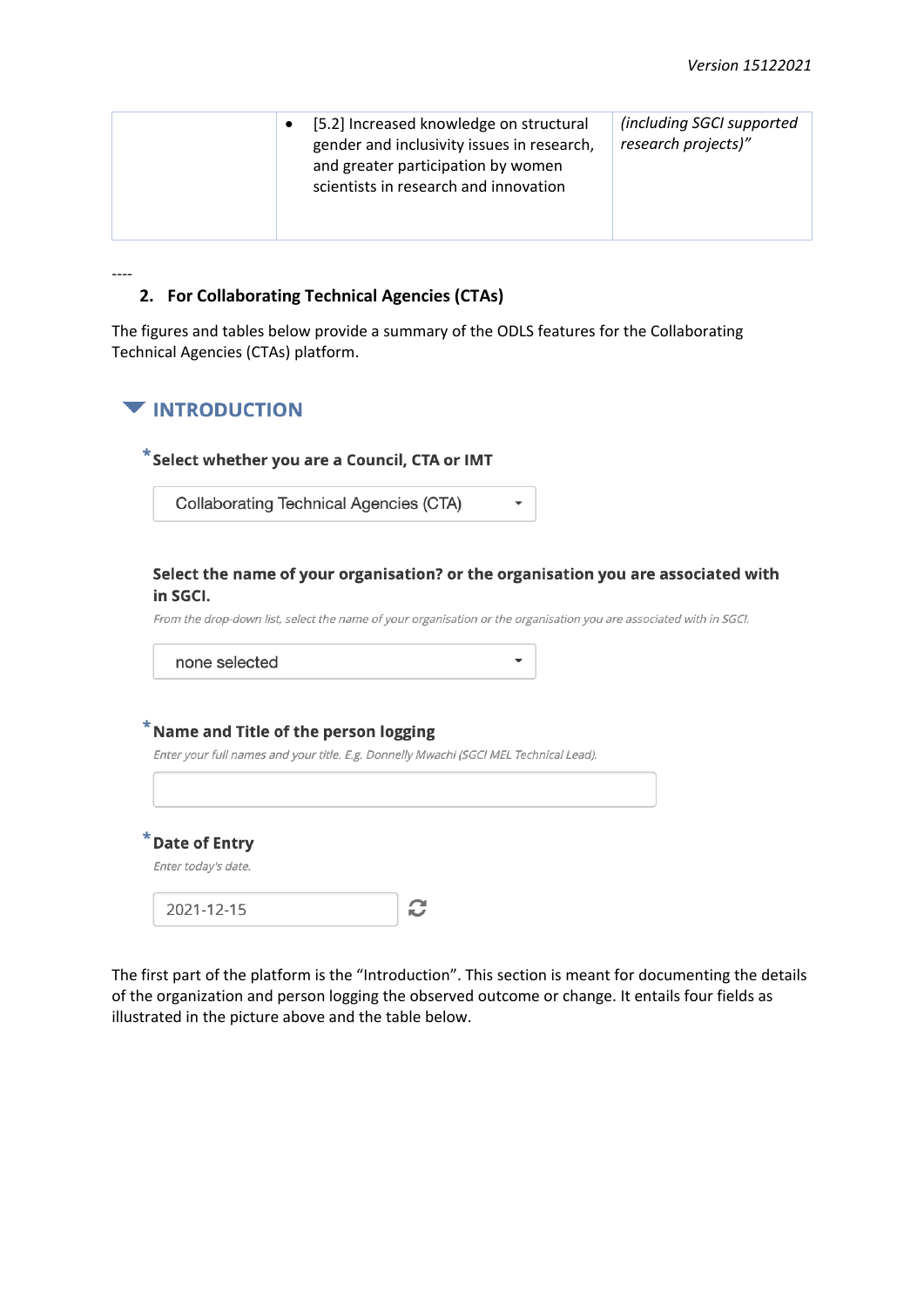| <b>Feature</b>                                                                                         | <b>Explanation</b>                                                                                                                                                                                                                                        | <b>Example</b>                                                                   |
|--------------------------------------------------------------------------------------------------------|-----------------------------------------------------------------------------------------------------------------------------------------------------------------------------------------------------------------------------------------------------------|----------------------------------------------------------------------------------|
| Select whether you<br>are a Council, CTA or<br><b>IMT</b>                                              | This is a drop-down list with the following<br>options:<br><b>Science Granting Councils (SGC)</b><br><b>Collaborating Technical Agencies (CTAs)</b><br>Initiative Management team (IMT)                                                                   | Select second option - i.e.<br><b>Collaborating Technical</b><br>Agencies (CTAs) |
| Select the name of<br>your organization?<br>Or the organization<br>you are associated<br>with in SGCI? | This a drop-down list with the following<br>options:<br>Theme1: AAU<br>Theme2: ACTS<br>Theme4: Scinnovent Centre<br>Theme5: HSRC<br>CTAs (and affiliates) are advised to select the<br>name of their organizations. Refer to the<br>example on the right. | Select the name of your<br>Council. For example,<br>"Theme2 - ACTS"              |
| Name and Title of<br>the person logging                                                                | This is a textbox. You are required to type<br>your name and your title.                                                                                                                                                                                  | For example:<br>Rebecca Hanlin (Evi-Pol<br>Coordinator)                          |
| Date of Entry                                                                                          | This is a date function. Select today's date or<br>the date when you are logging the outcome<br>or change                                                                                                                                                 | For example:<br>2021-12-15                                                       |

The second part of the platform is the "Outcome Log Sheet". This section is meant for documenting the specific outcome or change you want to report on. The figure and table below illustrate its specific features.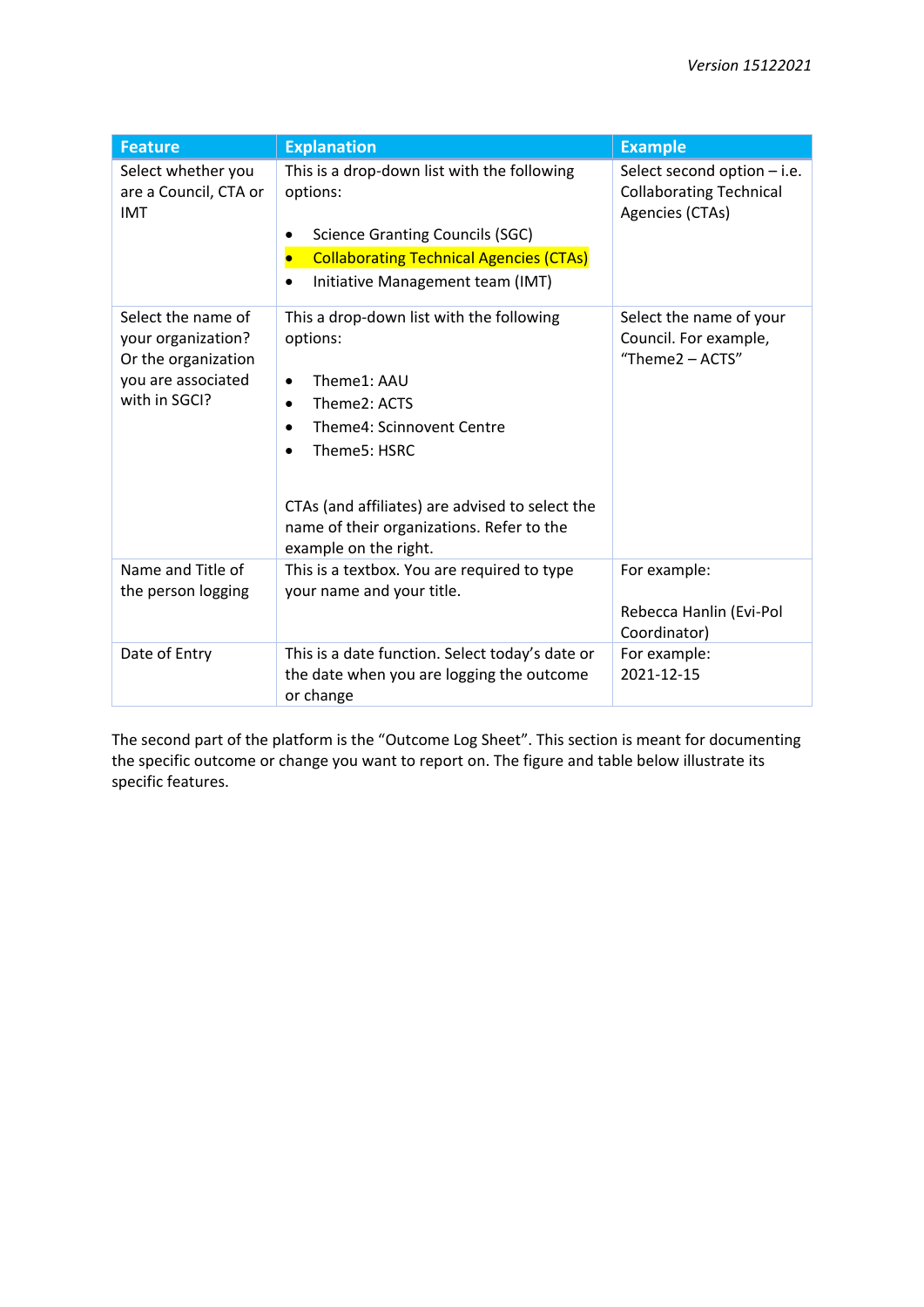

## $*$  1. Description of Outcome

Provide description of the change/outcome (There is no small or big outcome. Document if you feel its a change/outcome!). These are significant instances only and may be positive or negative. Both SGCs, CTAs and IMT are encouraged to not to be explicit on when reporting the change or outcome.

### \*2. Activity

Describe the specific SGCI activity (contributing factors/actors) that was conducted that contributed to the specific outcome/change reported.

#### 3. Means of Verification

Source of evidence indicating the changes observed (if available - i.e., include any links)

### Upload source of evidence (If available)

Click here to upload file. (< 10MB)

#### 4. Gender and Inclusivity

What is the gender implication of the change/outcome observed? (if applicable)

#### **5. Lessons and Action Points**

Lessons learnt and any action to be taken by you.

#### **6. SGCI Indicators**

Select the associated SGCI indicator (if applicable)

none selected

| <b>Feature</b>            | <b>Explanation</b>                                                                                                                                                                                                                                                                                                                                                                                                                                                                                                        | <b>Example</b>                                                                                                                                                                                                                                                                                           |
|---------------------------|---------------------------------------------------------------------------------------------------------------------------------------------------------------------------------------------------------------------------------------------------------------------------------------------------------------------------------------------------------------------------------------------------------------------------------------------------------------------------------------------------------------------------|----------------------------------------------------------------------------------------------------------------------------------------------------------------------------------------------------------------------------------------------------------------------------------------------------------|
| Description of<br>Outcome | In this section, you are required to explain<br>the specific outcome or behavioral change<br>you would like to report on. You are advised<br>to report one outcome per entry and<br>therefore do not report more than one<br>outcome in a single entry. You are also<br>advised not to be too brief in your<br>explanation. Provide details as much as<br>possible to make the reader understand your<br>outcome. Some potential outcomes that you<br>can report on include (please note that these<br>are just examples: | Example1: In Malawi, the<br>Council has drafted a<br>Terms of Reference to<br>engage an external<br>consultant to support<br>them in designing a digital<br>grants management<br>system. The Terms of<br>Reference has so far been<br>disseminated.<br>Example2: In Senegal, the<br>Council has reviewed |
|                           |                                                                                                                                                                                                                                                                                                                                                                                                                                                                                                                           | their organization MEL<br>framework. This included                                                                                                                                                                                                                                                       |

 $\downarrow$ 

C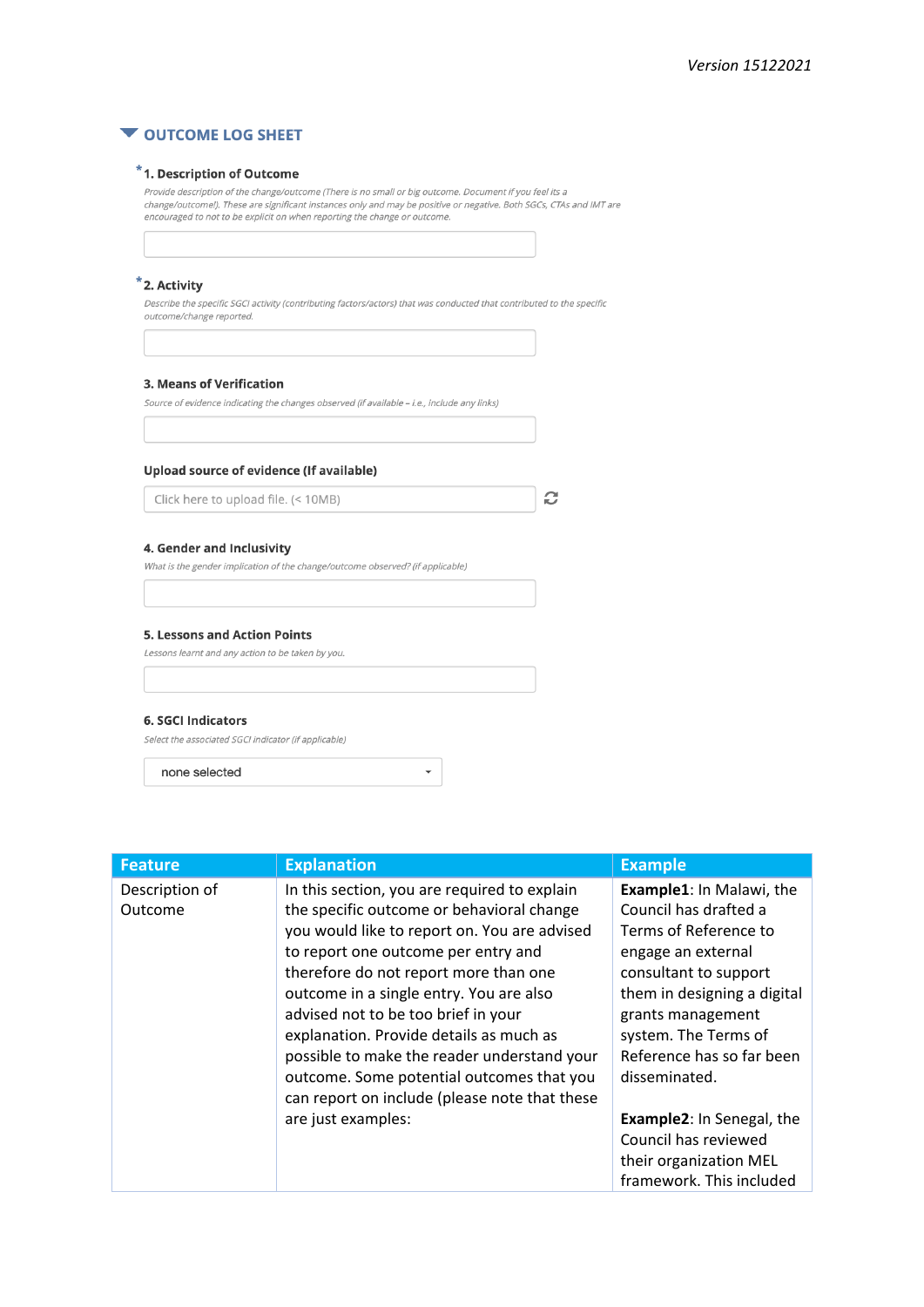|                                            | The extent which the council you are<br>$\bullet$<br>supporting is adopting/adapting                                                                                                                                                                                                                                                                                                                                                                                                                                                                                                                                                                                                           | revision of key<br>performance indicators                                                                                                                                                                                                                                                                                                                                                                      |
|--------------------------------------------|------------------------------------------------------------------------------------------------------------------------------------------------------------------------------------------------------------------------------------------------------------------------------------------------------------------------------------------------------------------------------------------------------------------------------------------------------------------------------------------------------------------------------------------------------------------------------------------------------------------------------------------------------------------------------------------------|----------------------------------------------------------------------------------------------------------------------------------------------------------------------------------------------------------------------------------------------------------------------------------------------------------------------------------------------------------------------------------------------------------------|
|                                            | emerging grant management practices<br>(AAU)                                                                                                                                                                                                                                                                                                                                                                                                                                                                                                                                                                                                                                                   | and tools and aligning the<br>same to their                                                                                                                                                                                                                                                                                                                                                                    |
|                                            | The extent which the council you are<br>supporting is adopting/adapting digital                                                                                                                                                                                                                                                                                                                                                                                                                                                                                                                                                                                                                | organization strategy for<br>the period 2022-2027.                                                                                                                                                                                                                                                                                                                                                             |
|                                            | grants management system (AAU)<br>The extent which the council is revising or<br>developing organization MEL and Data<br>Management systems (ACTS)<br>How the supported Council is using data<br>$\bullet$<br>and evidence in programme<br>management and policy decision making<br>processes (ACTS)<br>How the supported Council is developing<br>and operationalizing its communication<br>strategy (Scinnovent)<br>How the supported Councils are taking<br>up knowledge outputs produced and<br>disseminated during the Regional<br><b>Meetings and Annual Forums</b><br>(Scinnovent)<br>How the supported Council is<br>mainstreaming gender in their grant<br>management policies (HSRC) | Example3: In Burkina<br>Faso, the Council has<br>reviewed their grants<br>management policy. So<br>far, they have identified<br>areas that needs to be<br>strengthened to ensure<br>that gender is well<br>mainstreamed. A position<br>paper to guide the<br>revision of the policy to<br>mainstream gender has<br>been drafted. The revision<br>of the policy is expected<br>to commence in February<br>2022. |
| Activity                                   | This refers to the activity or support that was<br>offered by you as a CTA to the Council to<br>achieve the outcome reported above.                                                                                                                                                                                                                                                                                                                                                                                                                                                                                                                                                            | Example1: AAU<br>supported Council of<br>Malawi in conducting a<br>situational analysis of<br>their grant management<br>portfolio. The needs<br>identified informed the<br>design of the ToR.                                                                                                                                                                                                                  |
| Means of<br>Verification (If<br>available) | If available, this refers to any proof or source<br>of evidence to justify what you have reported<br>above as your outcome. This could be a term<br>of reference, title of a report, link to a<br>website etc.                                                                                                                                                                                                                                                                                                                                                                                                                                                                                 | Example1: Terms of<br>Reference for an external<br>consultant to design a<br>digital grants<br>management system                                                                                                                                                                                                                                                                                               |
|                                            |                                                                                                                                                                                                                                                                                                                                                                                                                                                                                                                                                                                                                                                                                                | <b>Example2: Position paper</b><br>on how gender and<br>inclusivity will be<br>mainstreamed in the<br>grants management<br>policy in Burkina Faso                                                                                                                                                                                                                                                              |
| Upload source of<br>evidence (if           | Based on what you have reported as means<br>of verification, upload the document here.                                                                                                                                                                                                                                                                                                                                                                                                                                                                                                                                                                                                         | No specific example<br>provided. Refer to the                                                                                                                                                                                                                                                                                                                                                                  |
| available)                                 | The function allows you to upload the                                                                                                                                                                                                                                                                                                                                                                                                                                                                                                                                                                                                                                                          | explanation section.                                                                                                                                                                                                                                                                                                                                                                                           |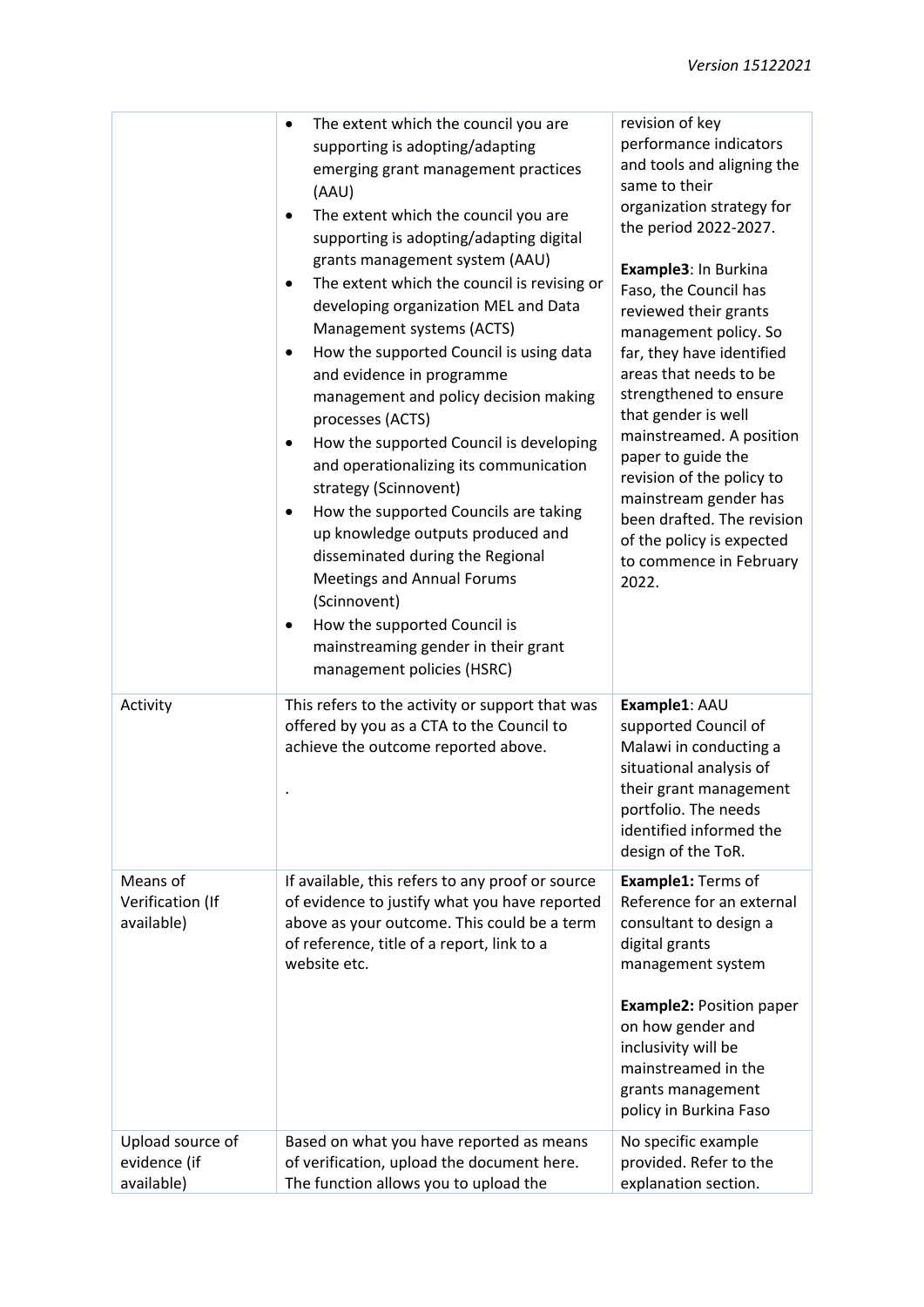|                                       | following documents: pdf, ms word, and<br>videos                                                                                                                                                                        |                                                                                                                                                                                                                                                                                                                                                                                                                                                                                                                                                                                    |
|---------------------------------------|-------------------------------------------------------------------------------------------------------------------------------------------------------------------------------------------------------------------------|------------------------------------------------------------------------------------------------------------------------------------------------------------------------------------------------------------------------------------------------------------------------------------------------------------------------------------------------------------------------------------------------------------------------------------------------------------------------------------------------------------------------------------------------------------------------------------|
| Gender and                            | If applicable only, explain how the outcome                                                                                                                                                                             | <b>Example1: When drafting</b>                                                                                                                                                                                                                                                                                                                                                                                                                                                                                                                                                     |
| Inclusivity (if<br>applicable)        | or change you have reported, had any gender<br>implications.                                                                                                                                                            | and advertising the ToR to<br>engage an external<br>consultant to support in<br>the development of a<br>digital grants<br>management system,<br>HSRC supported the<br>Council of Burkina Faso to<br>emphasize on the<br>importance of having<br>women consultants<br>applying.                                                                                                                                                                                                                                                                                                     |
| Lessons and Action<br>Points (If any) | This refers to any lessons that might have<br>emerged as a result of the outcome that you<br>have reported. This also includes any action<br>point that you would like to take or move<br>forward with as a result.     | Example2: Having<br>realized the importance<br>of mainstreaming gender<br>in their grants<br>management policy, the<br>Council of Burkina Faso<br>drafted a position to<br>facilitate or guide the<br>revision of the policy.<br>Example1: HSRC realized<br>the importance of guiding<br>the Council of Burkina<br>Faso to draft a position<br>paper on what gender<br>and inclusivity means<br>would mean their grant<br>management processes in<br>in Burkina Faso. This<br>position paper will guide<br>the Council on how to<br>revise the current grant<br>management policy. |
| <b>SGCI Indicators</b>                | By default, the system has been designed<br>such that a CTA can only view and select the<br>SGCI indicators that they are responsible for<br>as classified below.<br>Theme1: AAU<br>[1.1] SGCs adopting emerging grants | <b>Example1: Based on the</b><br>first example provided in<br>the outcome section, the<br>CTA may select the<br>following indicator: "[1.2]<br><b>SGCs adopting digital</b><br>grants management<br>systems"                                                                                                                                                                                                                                                                                                                                                                       |
|                                       | management practices<br>[1.2] SGCs adopting digital grants<br>$\bullet$<br>management systems<br>Theme2: ACTS                                                                                                           | Example2: Based on the<br>second example provided<br>in the outcome section,                                                                                                                                                                                                                                                                                                                                                                                                                                                                                                       |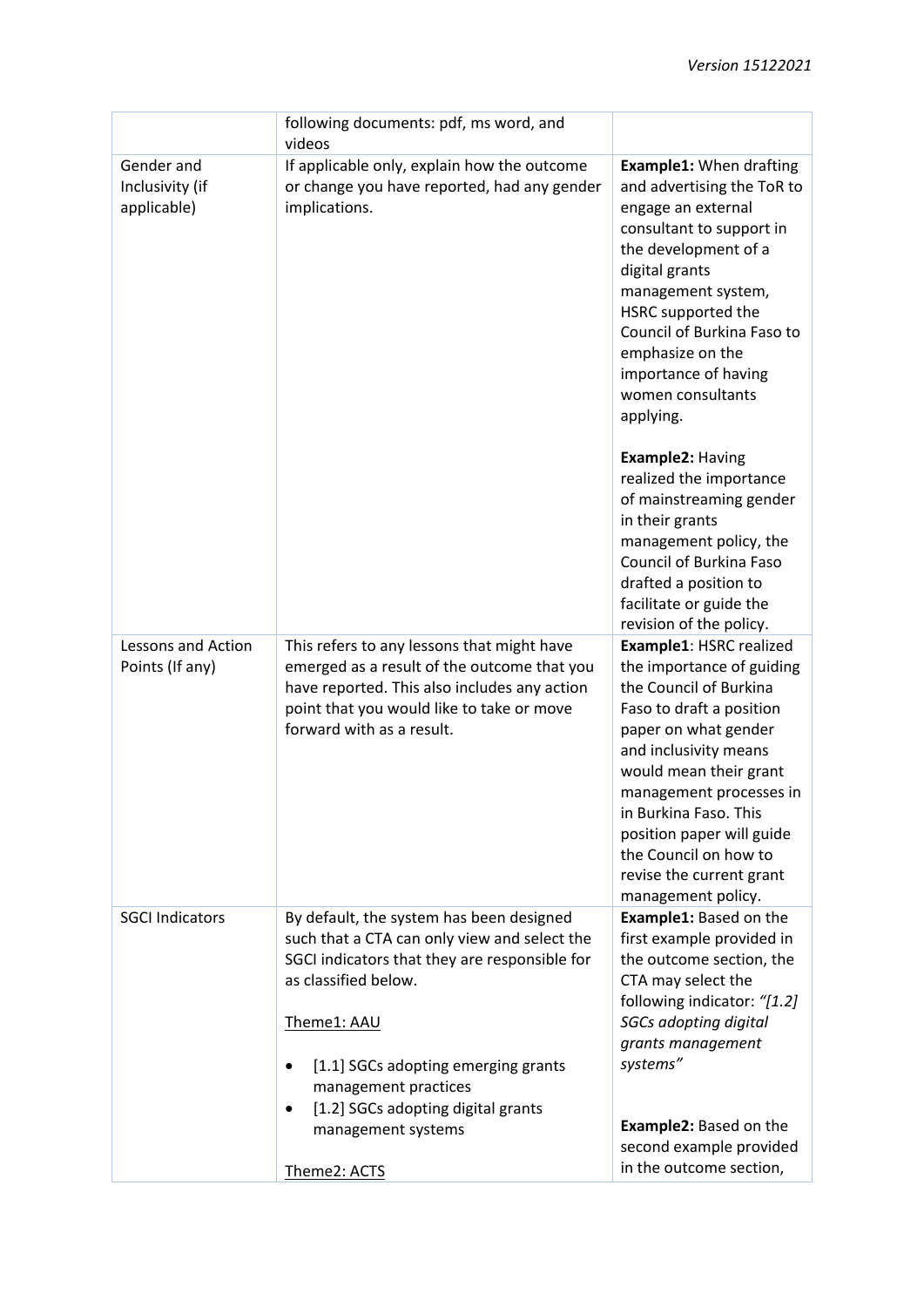| [2.1] SGCs developing robust MEL and<br>data management systems<br>[2.2] SGCs using data and evidence in                                                                                                                                                                                                                                  | the CTA may select the<br>following indicator: "[2.1]<br>SGCs developing robust<br>MEL and data<br>management systems"                                                                                                                                                                                   |
|-------------------------------------------------------------------------------------------------------------------------------------------------------------------------------------------------------------------------------------------------------------------------------------------------------------------------------------------|----------------------------------------------------------------------------------------------------------------------------------------------------------------------------------------------------------------------------------------------------------------------------------------------------------|
| programme management and policy/<br>decision making<br>Theme4: Scinnovent                                                                                                                                                                                                                                                                 | <b>Example3: Based on the</b><br>third example provided in<br>the outcome section, the<br>CTA may select the<br>following indicator: "[5.1]<br><b>SGCs mainstreaming</b><br>gender dimensions in<br>their grant management<br>policies and practices<br>(including SGCI supported<br>research projects)" |
| [4.1] Communication strategies<br>developed and operationalized by SGCs<br>[4.2] Knowledge outputs produced taken<br>up by SGCs<br>[4.3] Networking events convened for<br>SGCs and other stakeholders                                                                                                                                    |                                                                                                                                                                                                                                                                                                          |
| Theme5: HSRC<br>[5.1] SGCs mainstreaming gender<br>dimensions in their grant management<br>policies and practices (including SGCI<br>supported research projects)<br>[5.2] Increased knowledge on structural<br>gender and inclusivity issues in research,<br>and greater participation by women<br>scientists in research and innovation |                                                                                                                                                                                                                                                                                                          |

## Frequency of Reporting

There is no frequency as when a Council, CTA, or member of the IMT should document the outcomes in the ODLS. The ODLS should be treated as a diary and therefore any changes or outcomes should be documented as soon as they have been experienced or observed. Councils and CTAs are advised to discuss and agree internally who and how the data will be collected, who shall be responsible for logging the data in the ODLS.

## How to Access the Data

We take notice that the current system only allows the Councils, CTAs and IMT to input data but not directly access the same. However, in case you would like to access your data including what others have been documenting), you are advised to contact the SGCI MEL Technical Lead via [mwachimel@gmail.com.](mailto:mwachimel@gmail.com) However, once the system is migrated to the new SGCI online platform, currently being developed by Scinnovent Centre, one will be able to access their data whenever they need it, including viewing (only) entries made by others.